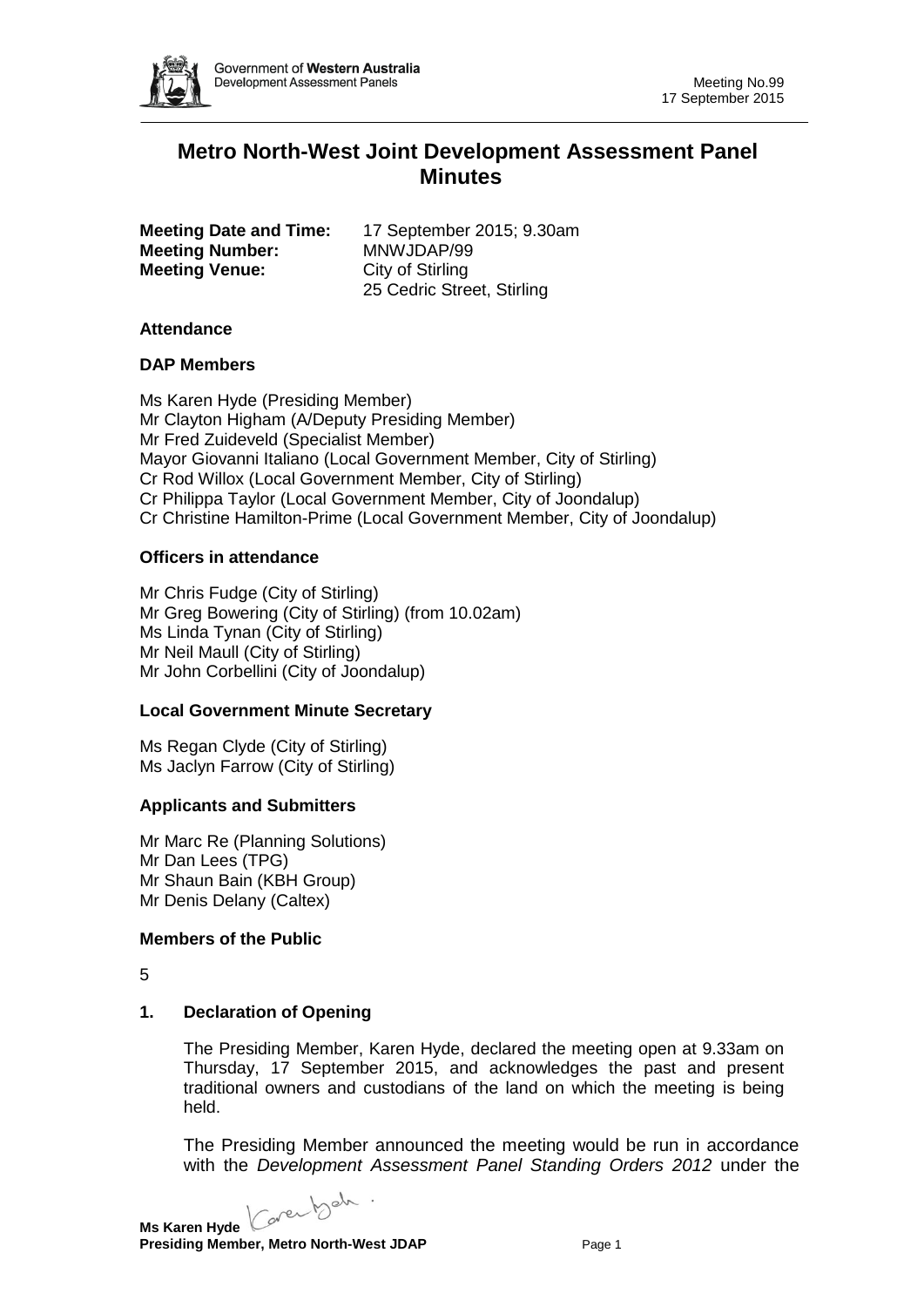

*Planning and Development (Development Assessment Panels) Regulations 2011*.

The Presiding Member advised that the meeting is being audio recorded in accordance with Section 5.16 of the Standing Orders 2012; No Recording of Meeting, which states: *'A person must not use any electronic, visual or audio recording device or instrument to record the proceedings of the DAP meeting unless the Presiding Member has given permission to do so.'* The Presiding Member granted permission for the minute taker to record proceedings for the purpose of the minutes only.

## **2. Apologies**

Nil.

## **3. Members on Leave of Absence**

Mr Paul Drechsler (Deputy Presiding Member)

## **4. Noting of Minutes**

Note the Minutes of the Metro North-West JDAP meeting No.97 held on 2 September 2015 and meeting No.98 held on 7 September 2015.

## **5. Declarations of Due Consideration**

All members declared that they had duly considered the documents.

## **6. Disclosure of Interests**

Nil.

## **7. Deputations and Presentations**

**7.1** Mr Marc Re (Planning Solutions) presented for the application at Item 9.3.

## **8. Form 1 - Responsible Authority Reports – DAP Application**

Nil.

## **9. Form 2 – Responsible Authority Reports - Amending or cancelling DAP development approval**

Responsible authority: City of Joondalup DoP File No: DP/13/00791

**9.1** Property Location: Lot 929, House Number 1244, Marmion Avenue, **Currambine** Application Details: Amendments to approved marketplace building Applicant: TPG Town Planning, Urban Design and Heritage Owner: Roman Catholic Archbishop and Davidson Pty Ltd

Karen beh.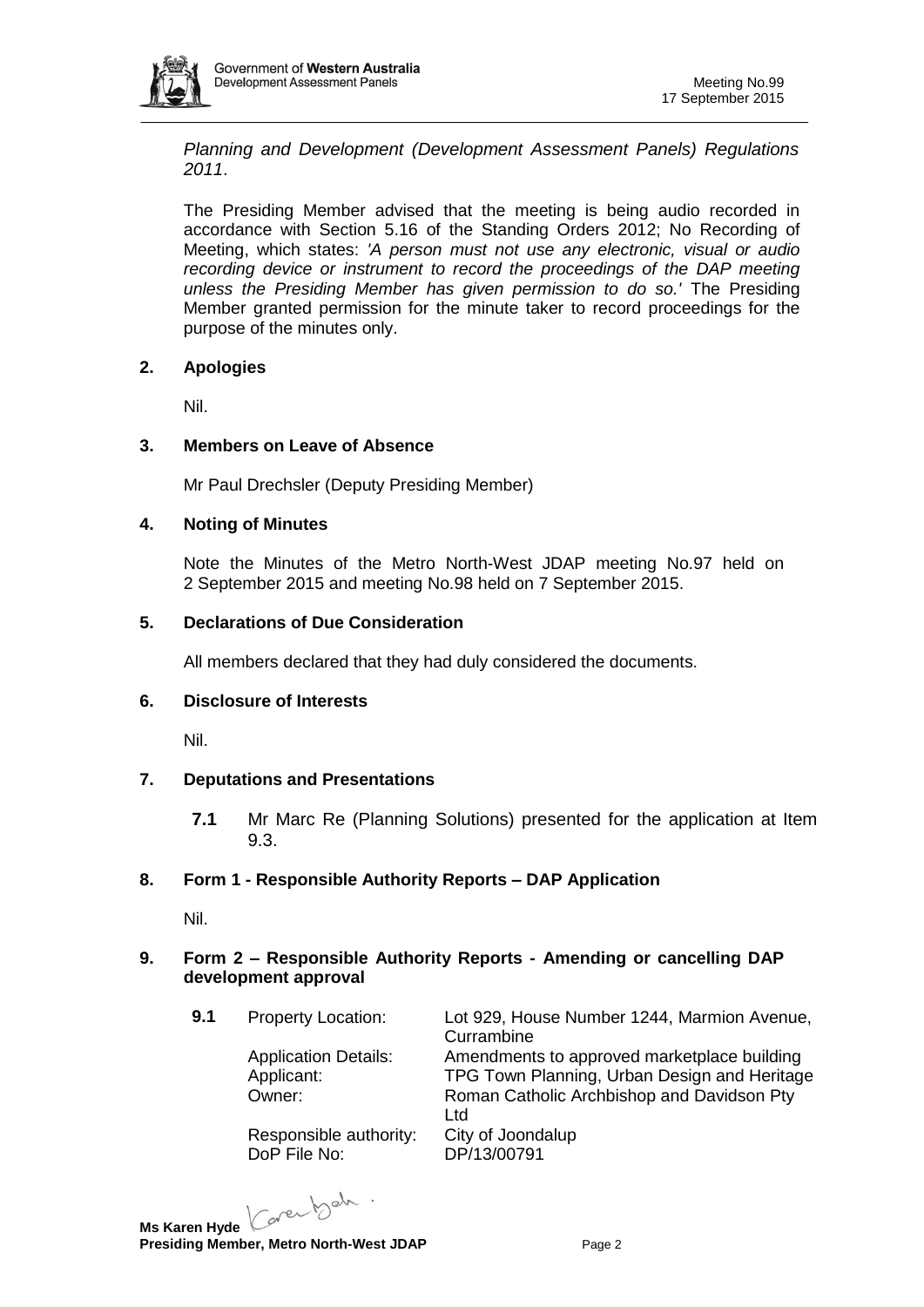

### **REPORT RECOMMENDATION / PRIMARY MOTION**

**Moved by:** Cr Philippa Taylor **Seconded by:** Cr Christine Hamilton-Prime

That the Metro North-West JDAP resolves to:-

- 1. **ACCEPT** that the DAP Application reference DP/13/00791 as detailed on the DAP Form 2 dated 22 July 2015 is appropriate for consideration in accordance with regulation 17 of the *Planning and Development (Development Assessment Panels) Regulations 2011*;
- 2. **APPROVE** the DAP Application reference DP/13/00791 as detailed on the DAP Form 2 dated 22 July 2015 and accompanying plans A02.01, A02.02, A02.03, A03.01 and A03.02 in accordance with the provisions of the *City of Joondalup District Planning Scheme No.2* and the *Metropolitan Region Scheme*, for the proposed minor amendment to the approved marketplace building at Lot 929, House Number 1244, Marmion Avenue, Currambine, subject to:-

### **Amended Condition**

3. With the exception of the continuous footpath with an RL of 31.15 to 32.7 the continuous footpath to the northern and eastern elevation shall be a minimum width of three metres.

#### **Advice Notes**

- 1. All other conditions and requirements detailed on the previous approval dated 26 February 2014 shall remain unless altered by this application.
- 2. This approval does not include the tenant signage as indicated on the approved plans.
- 3. Detailed design plans shall be provided to the City for the disabled car parking bays located to the front of the eastern facade.

#### **AMENDING MOTION**

**Moved by:** Cr Philippa Taylor **Seconded by:** Cr Christine Hamilton-Prime

That a condition be added – *"the applicant lodging plans to indicate a pedestrian barrier to separate vehicles from pedestrians on the north east corner of the building and installing the approved barrier to the satisfaction of the City prior to occupation."*

**REASON:** To ensure safe pedestrian movement along the 1.5m extent of the footpath and segregation between traffic and pedestrians*.*

## **The Amending Motion was put and CARRIED UNANIMOUSLY**

Ms Karen Hyde Caren b<sup>ah .</sup> **Presiding Member, Metro North-West JDAP** Page 3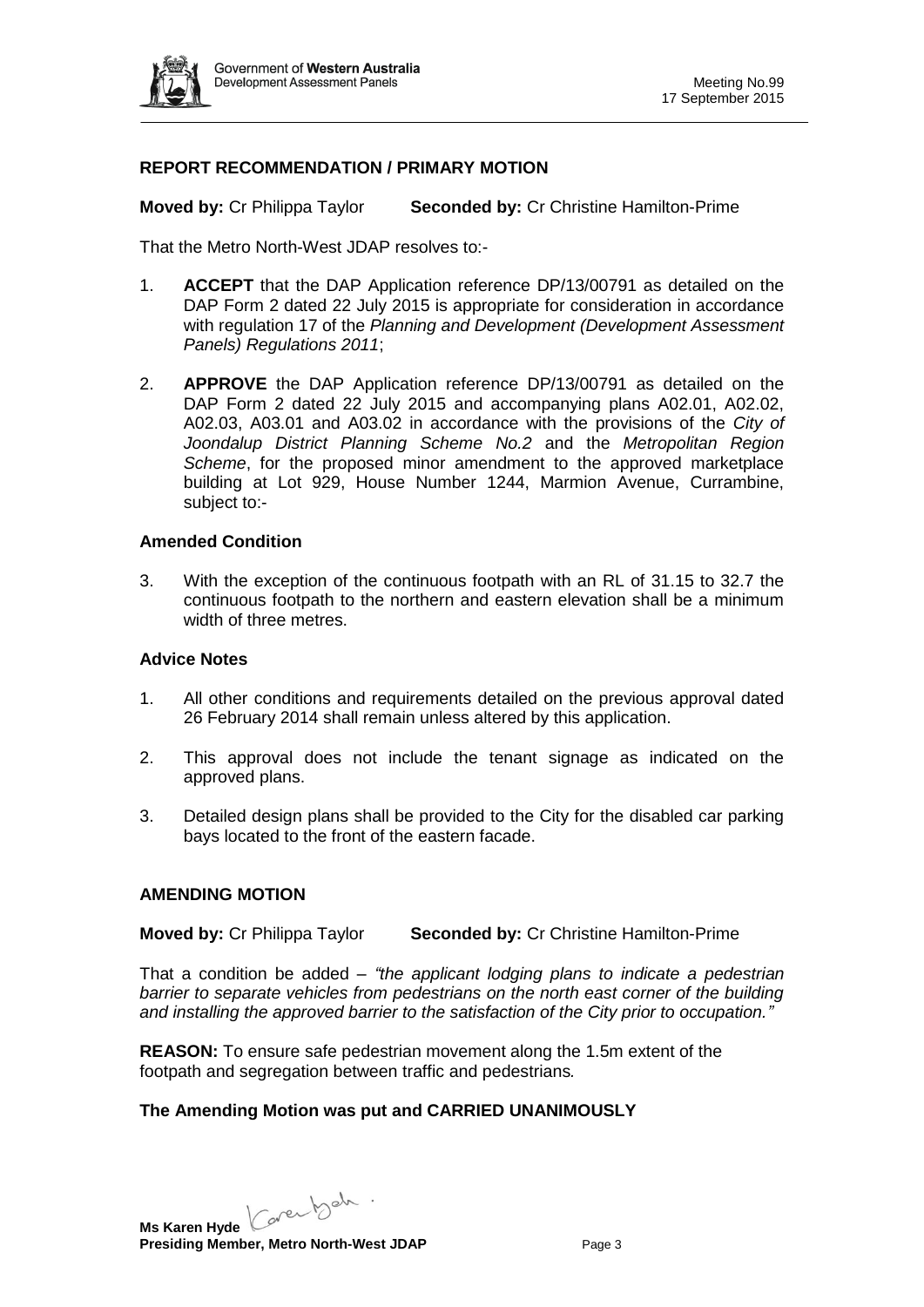

### **PRIMARY MOTION AS AMENDED**

**Moved by:** Cr Philippa Taylor **Seconded by:** Cr Christine Hamilton-Prime

That the Metro North-West JDAP resolves to:-

- 1. **ACCEPT** that the DAP Application reference DP/13/00791 as detailed on the DAP Form 2 dated 22 July 2015 is appropriate for consideration in accordance with regulation 17 of the *Planning and Development (Development Assessment Panels) Regulations 2011*;
- 2. **APPROVE** the DAP Application reference DP/13/00791 as detailed on the DAP Form 2 dated 22 July 2015 and accompanying plans A02.01, A02.02, A02.03, A03.01 and A03.02 in accordance with the provisions of the *City of Joondalup District Planning Scheme No.2* and the *Metropolitan Region Scheme*, for the proposed minor amendment to the approved marketplace building at Lot 929, House Number 1244, Marmion Avenue, Currambine, subject to:-

#### **Amended Condition**

3. With the exception of the continuous footpath with an RL of 31.15 to 32.7 the continuous footpath to the northern and eastern elevation shall be a minimum width of three metres.

#### **Additional Condition**

1. The applicant lodging plans to indicate a pedestrian barrier to separate vehicles from pedestrians on the north east corner of the building and installing the approved barrier to the satisfaction of the City prior to occupation.

#### **Advice Notes**

- 1. All other conditions and requirements detailed on the previous approval dated 26 February 2014 shall remain unless altered by this application.
- 2. This approval does not include the tenant signage as indicated on the approved plans.
- 3. Detailed design plans shall be provided to the City for the disabled car parking bays located to the front of the eastern facade.

## **The PRIMARY MOTION (AS AMENDED) was put and CARRIED UNANIMOUSLY**

Ms Karen Hyde Caren bah . **Presiding Member, Metro North-West JDAP** Page 4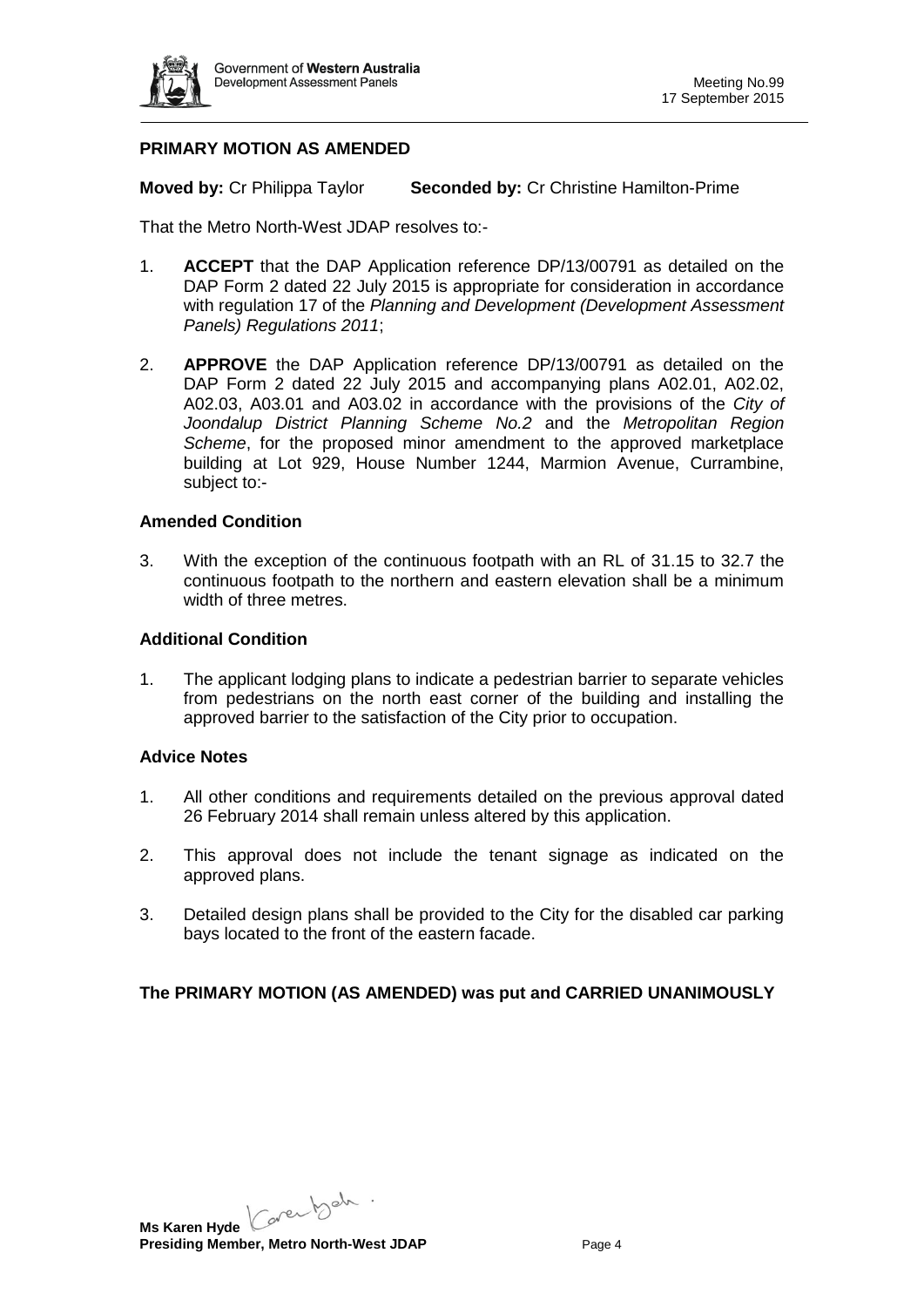

| 9.2 | <b>Property Location:</b>   | Lot 63, House Number 46, Ledgar Road, |
|-----|-----------------------------|---------------------------------------|
|     |                             | <b>Balcatta</b>                       |
|     | <b>Application Details:</b> | Warehouse (Self Storage Units)        |
|     | Applicant:                  | <b>KBH Balcatta Pty Ltd</b>           |
|     | Owner:                      | <b>KBH Balcatta Pty Ltd</b>           |
|     | Responsible authority:      | City of Stirling                      |
|     | DoP File No:                | DAP/14/00544                          |

### **REPORT RECOMMENDATION / PRIMARY MOTION**

**Moved by:** Cr Rod Willox **Seconded by:** Mayor Giovanni Italiano

That the Metro North-West JDAP resolves to:-

- 1. **ACCEPT** that the DAP Application reference DAP/14/00544 as detailed on the DAP Form 2 date stamped 18 August 2015 is appropriate for consideration in accordance with regulation 17 of the *Planning and Development (Development Assessment Panels) Regulations 2011*;
- 2. **APPROVE** the DAP Application reference DAP/14/00544 as detailed on the DAP Form 2 date stamped 18 August 2015 in accordance with Clause 10.3.1 of the City of Stirling Local Planning Scheme No.3, for the proposed amendment to the approved warehouse (self-storage units) development at Lot 63, House Number 46, Ledgar Road, Balcatta.

### **Amended Conditions**

1. Condition (e) of the previous approval, which reads:-

*"Signage shown on the submitted plans does not form part of this approval."*

is deleted.

#### **Advice Notes**

- i. All other conditions and requirements detailed on the previous approval dated 18 March 2013 shall remain unless altered by this application.
- ii. If the development has not substantially commenced by 18 March 2017 this approval shall no longer be valid. Notwithstanding, if a further application is made under regulation 17 of the Planning and Development (Development Assessment Panels) Regulations 2011, the responsible authority will assess any new application under the operative planning framework at that point in time.

Ms Karen Hyde Caren bah . **Presiding Member, Metro North-West JDAP** Page 5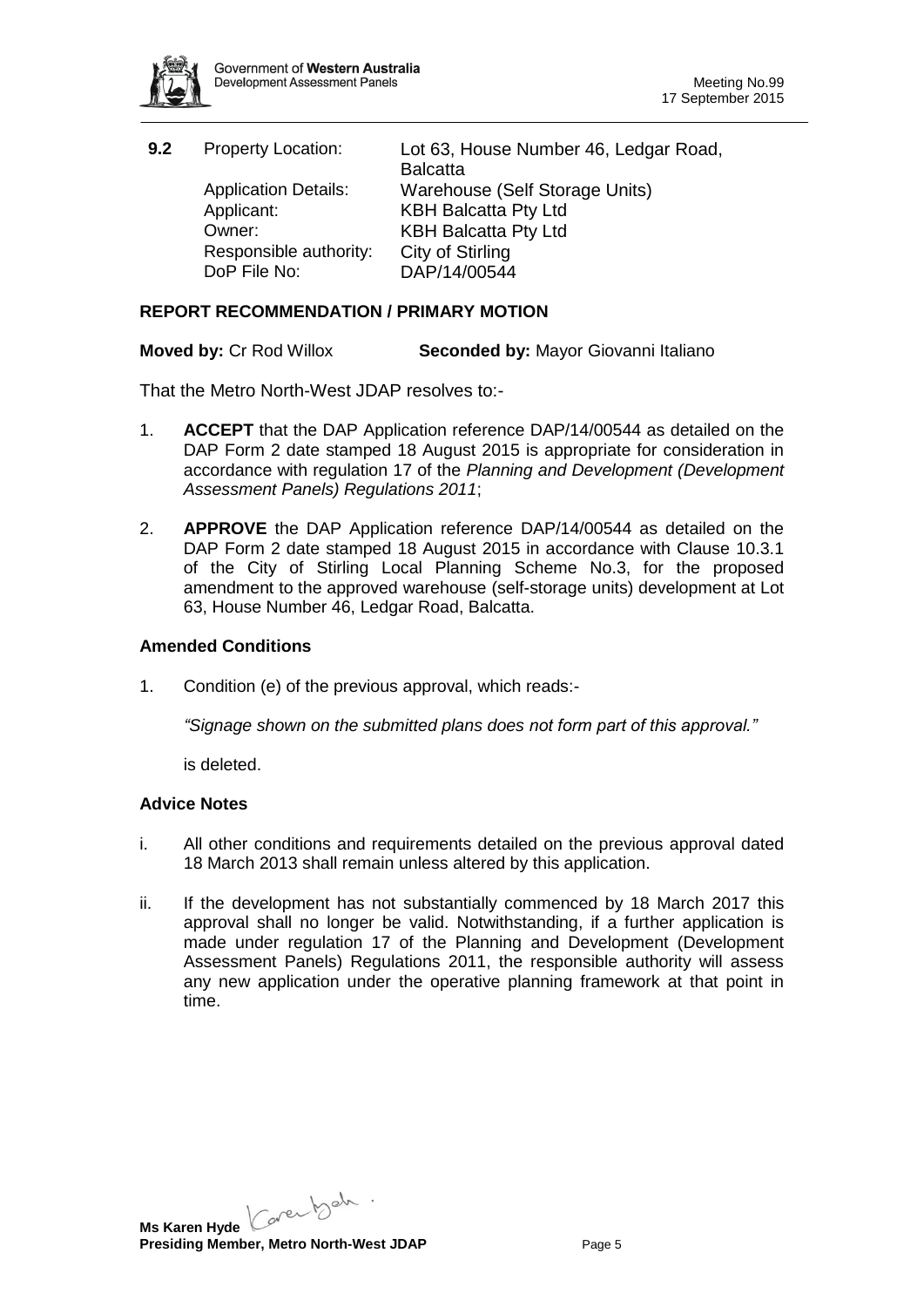

## **AMENDING MOTION**

**Moved by:** Mr Clayton Higham **Seconded by:** Mr Fred Zuideveld

Advice Note ii. – Alter the date from 18 March 2017 to 17 September 2017.

**REASON:** Correct an oversight and reflect the correct two year period.

#### **The Amending Motion was put and CARRIED UNANIMOUSLY**

### **PRIMARY MOTION AS AMENDED**

**Moved by:** Councillor Willox **Seconded by:** Councillor Italiano

That the Metro North-West JDAP resolves to:-

- 1. **ACCEPT** that the DAP Application reference DAP/14/00544 as detailed on the DAP Form 2 date stamped 18 August 2015 is appropriate for consideration in accordance with regulation 17 of the *Planning and Development (Development Assessment Panels) Regulations 2011*;
- 2. **APPROVE** the DAP Application reference DAP/14/00544 as detailed on the DAP Form 2 date stamped 18 August 2015 in accordance with Clause 10.3.1 of the City of Stirling Local Planning Scheme No.3, for the proposed amendment to the approved warehouse (self-storage units) development at Lot 63, House Number 46, Ledgar Road, Balcatta.

#### **Amended Conditions**

1. Condition (e) of the previous approval, which reads:-

*"Signage shown on the submitted plans does not form part of this approval."*

is deleted.

#### **Advice Notes**

- i. All other conditions and requirements detailed on the previous approval dated 18 March 2013 shall remain unless altered by this application.
- ii. If the development has not substantially commenced by 17 September 2017 this approval shall no longer be valid. Notwithstanding, if a further application is made under regulation 17 of the Planning and Development (Development Assessment Panels) Regulations 2011, the responsible authority will assess any new application under the operative planning framework at that point in time.

## **The PRIMARY MOTION (AS AMENDED) was put and CARRIED UNANIMOUSLY**

Ms Karen Hyde Caren b<sup>ah .</sup> **Presiding Member, Metro North-West JDAP** Page 6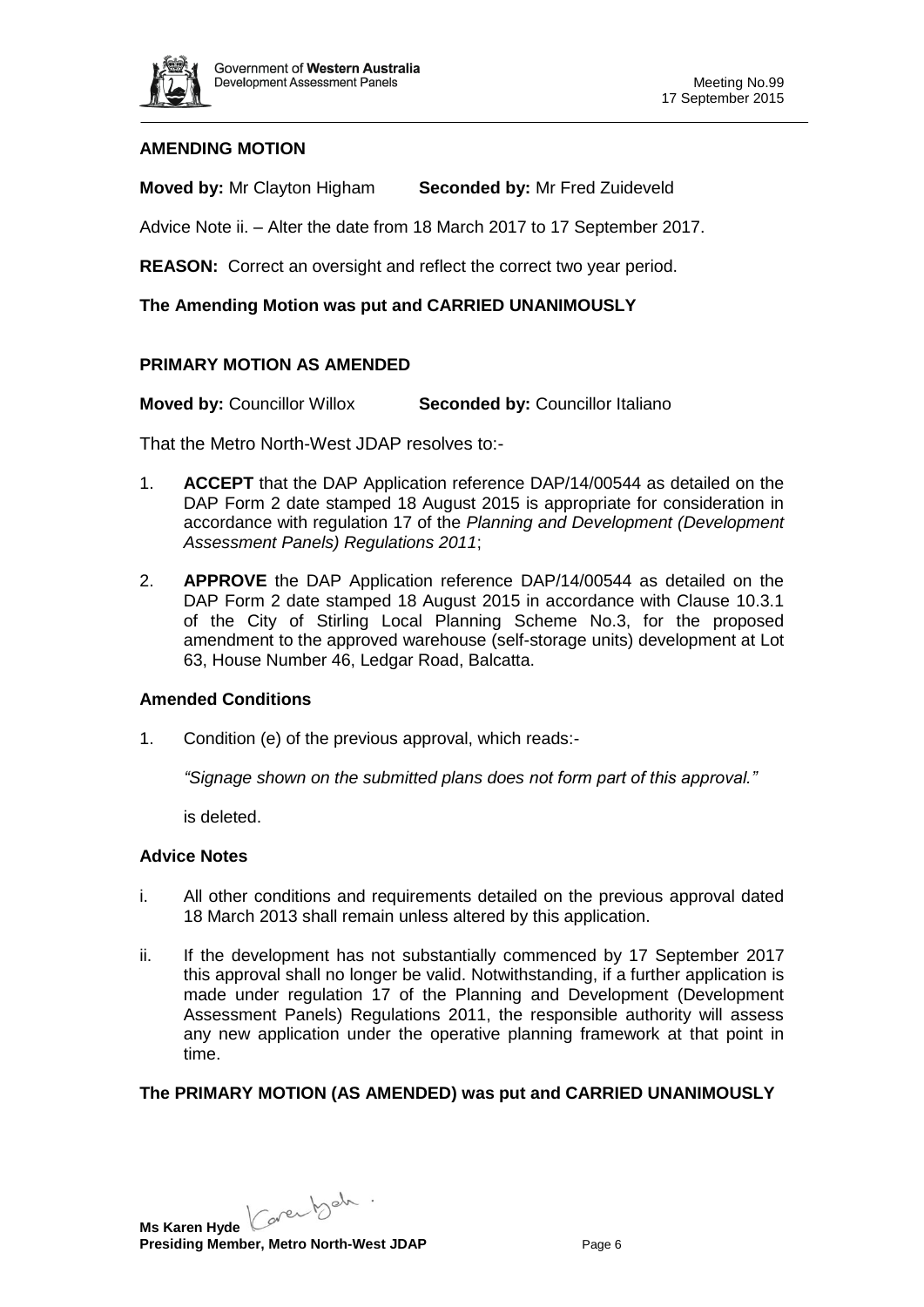

| 9.3 | <b>Property Location:</b>   | Lot 90, House Number 812, Beaufort Street,<br>Mount Lawley |
|-----|-----------------------------|------------------------------------------------------------|
|     | <b>Application Details:</b> | Redevelopment of existing Caltex Service                   |
|     |                             | Station                                                    |
|     | Applicant:                  | <b>Planning Solutions</b>                                  |
|     | Owner:                      | Berta Frances Luita Cockburn Von Bibra                     |
|     | Responsible authority:      | City of Stirling                                           |
|     | DoP File No:                | DAP/15/00747                                               |

### **REPORT RECOMMENDATION / PRIMARY MOTION**

**Moved by:** Mr Clayton Higham **Seconded by:** Mr Fred Zuideveld

That the Metro North-West JDAP resolves to:-

- 1. **ACCEPT** that the DAP Application reference DP/15/00747 as detailed on the DAP Form 2 dated 16 July 2015 is appropriate for consideration in accordance with regulation 17 of the *Planning and Development (Development Assessment Panels) Regulations 2011*;
- 2. **APPROVE** the DAP Application reference DP/15/00747 as detailed on the DAP Form 2 date 16 July 2015 and accompanying plans dated 16 July 2015 (Attachment 1) in accordance with the provisions of regulation 17 of the *Planning and Development (Development Assessment Panels) Regulations 2011,* for the proposed Amendment to DA15/0477 – Service Station at Lot 90, House Number 812, Beaufort Street, Mount Lawley subject to:

### **New Conditions**

- 28. Any improvement works within the road widening area will have to be removed and made good at the owners expense within 60 days at the request of the Local Government or the WAPC.
- 29. All other conditions and requirements detailed on the previous approval dated 16 June 2015 (Attachment 2) shall remain unless altered by this application.

#### **Amended conditions**

- 4. No permanent or temporary structures are permitted in the easement area.
- 10. The crossover on Central Avenue closest to the traffic signals shall be reduced in width to 7.0m (refer the City's Sketch 04a). The modification to the existing crossover shall be at the applicant's expense and to the satisfaction of the City prior to the occupation of the development.
- 27. The applicant to submit amended plans and schedules of materials demonstrating a redesign of the façade and awning of the canopy, prior to commencement of development, to address the objectives of the City's Policy 3.1 Character Retention Guidelines Part 6, 6.1 Commercial & Mixed – Use Development.

Ms Karen Hyde Caren bah .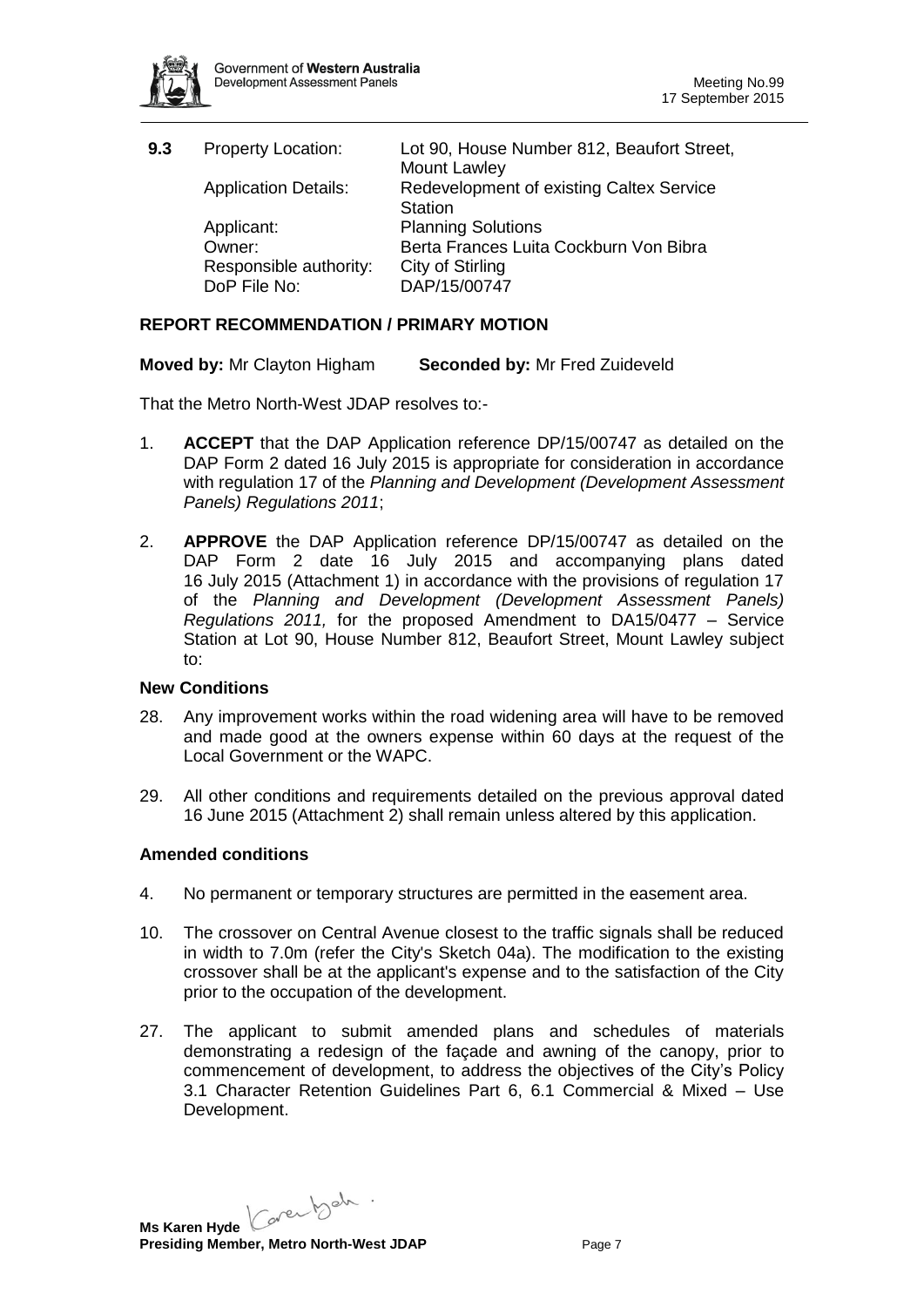

### **Advice Notes**

i. If the development has not substantially commenced by 16 June 2017 this approval shall no longer be valid. Notwithstanding, if a further application is made under regulation 17 of the *Planning and Development (Development Assessment Panels) Regulations 2011*, the responsible authority will assess any new application under the operative planning framework at that point in time.

#### **AMENDING MOTION**

**Moved by:** Ms Karen Hyde **Seconded by:** Cr Rod Willox

Condition 1 as detailed in the 16 June 2015 Metro North-West Joint Development Assessment Panel Minutes (Meeting Number: MNWJDAP/87) – delete the condition in its entirety.

**REASON:** As it has support from the City's Officers and it is a condition on further approval, which is not statutorily correct.

**The Amending Motion was put and CARRIED UNANIMOUSLY**

#### **AMENDING MOTION**

**Moved by:** Mayor Giovanni Italiano **Seconded by:** Mr Clayton Higham

New Condition 29 – delete and renumber as an advice note.

**REASON:** Consistent with other approval formats

**The Amending Motion was put and CARRIED UNANIMOUSLY**

#### **AMENDING MOTION**

**Moved by:** Mr Clayton Higham **Seconded by:** Mr Fred Zuideveld

Condition 6 as detailed in the 16 June 2015 Metro North-West Joint Development Assessment Panel Minutes (Meeting Number: MNWJDAP/87) – delete Part B and renumber Part C as Part B.

**REASON:** It was not considered that there is a nexus between the proposed development and the part of the condition requiring a new pedestrian path.

#### **The Amending Motion was put and CARRIED UNANIMOUSLY**

Ms Karen Hyde Caren bah . **Presiding Member, Metro North-West JDAP** Page 8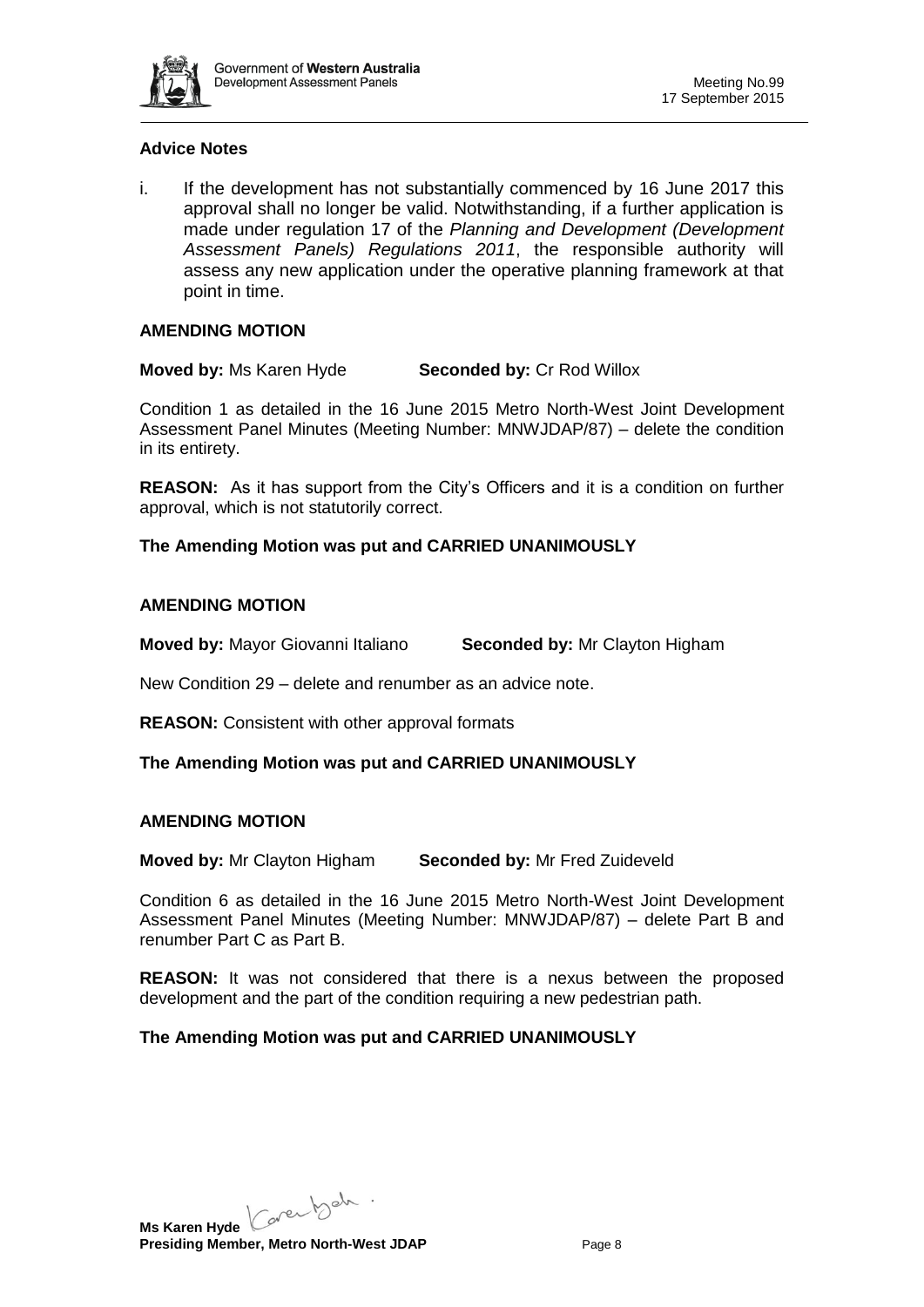

## **AMENDING MOTION**

**Moved by:** Mr Clayton Higham **Seconded by:** Mr Fred Zuideveld

Amended condition 27 – delete the condition in its entirety.

**REASON:** The original approval did not include the canopy in terms of specific design requirements. The inclusion of the canopy to be redesigned in this amended proposal is considered unnecessary and an addition to the original approval.

## **The Amending Motion was put and CARRIED UNANIMOUSLY**

## **AMENDING MOTION**

**Moved by:** Mr Clayton Higham **Seconded by:** Mr Fred Zuideveld

Condition 16 as detailed in the 16 June 2015 Metro North-West Joint Development Assessment Panel Minutes (Meeting Number: MNWJDAP/87) – delete the condition in its entirety.

**REASON:** The extent of lighting and the CCTV system will discourage, and the company policy to remove graffiti immediately is sufficient.

## **The Amending Motion was put and LOST (2/3)**

For: Mr Clayton Higham and Mr Fred Zuideveld Against: Mayor Giovanni Italiano, Cr Rod Willox and Ms Karen Hyde

## **AMENDING MOTION**

**Moved by:** Councillor Italiano **Seconded by:** Councillor Willox

Condition 16 as detailed in the 16 June 2015 Metro North-West Joint Development Assessment Panel Minutes (Meeting Number: MNWJDAP/87) - Add the words "and maintained to the satisfaction of the City"

**REASON:** To clarify responsibility to remove graffiti.

## **The Amending Motion was put and CARRIED (3/2)**

For: Mayor Giovanni Italiano, Cr Rod Willox and Ms Karen Hyde Against: Mr Clayton Higham and Mr Fred Zuideveld

Ms Karen Hyde Caren beh **Presiding Member, Metro North-West JDAP** Page 9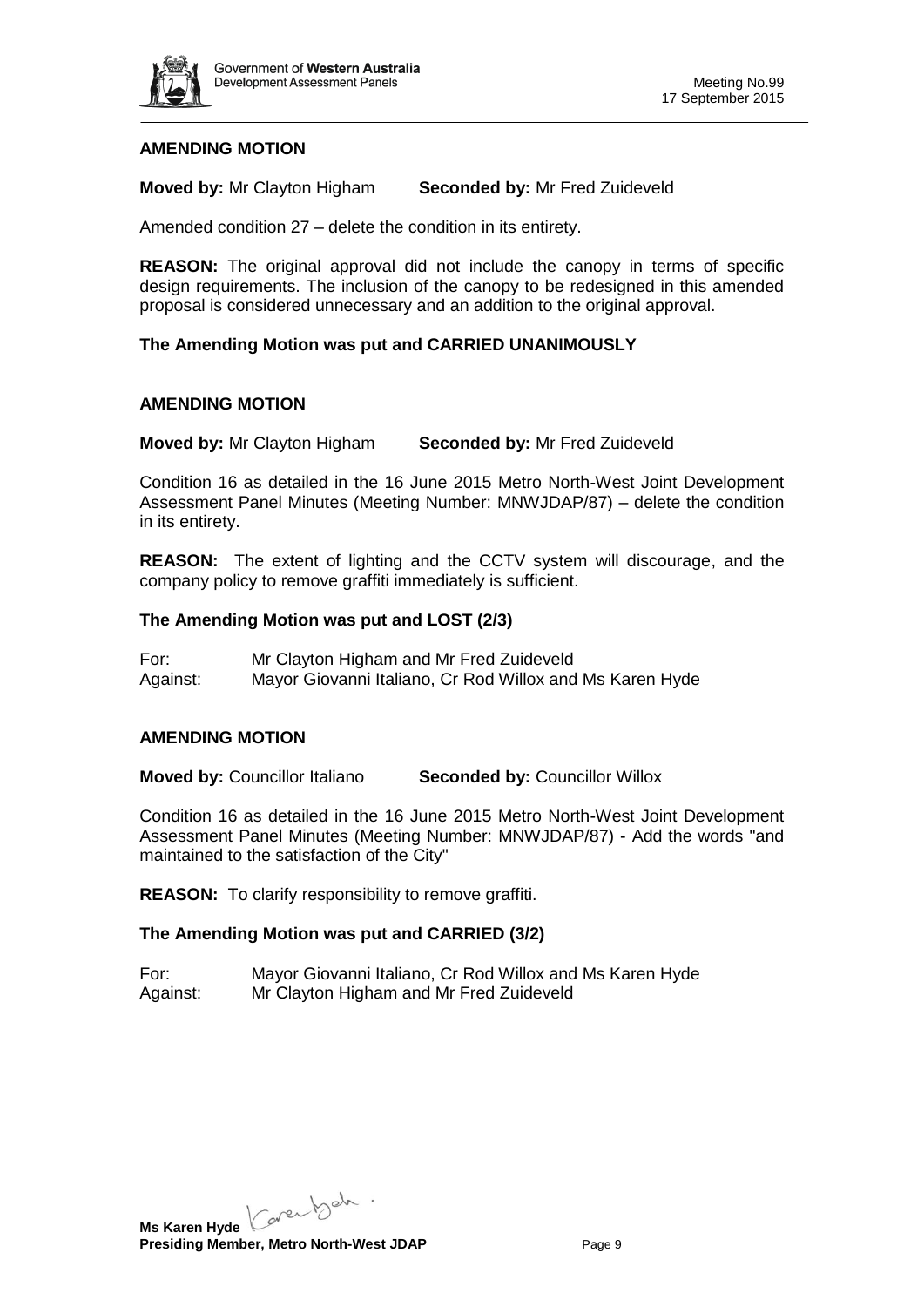

## **PRIMARY MOTION (AS AMENDED)**

**Moved by:** Mr Clayton Higham **Seconded by:** Mr Fred Zuideveld

That the Metro North-West JDAP resolves to:-

- 1. **ACCEPT** that the DAP Application reference DP/15/00747 as detailed on the DAP Form 2 dated 16 July 2015 is appropriate for consideration in accordance with regulation 17 of the *Planning and Development (Development Assessment Panels) Regulations 2011*;
- 2. **APPROVE** the DAP Application reference DP/15/00747 as detailed on the DAP Form 2 date 16 July 2015 and accompanying plans dated 16 July 2015 (Attachment 1) in accordance with the provisions of regulation 17 of the *Planning and Development (Development Assessment Panels) Regulations 2011,* for the proposed Amendment to DA15/0477 – Service Station at Lot 90, House Number 812, Beaufort Street, Mount Lawley subject to:

#### **New Conditions**

28. Any improvement works within the road widening area will have to be removed and made good at the owners expense within 60 days at the request of the Local Government or the WAPC.

#### **Amended conditions**

- 4. No permanent or temporary structures are permitted in the easement area.
- 6. The verge of Beaufort Street and Central Avenue to match the City's recent Beaufort Street upgrades and to the satisfaction of the City prior to the completion of the development, and shall include the following:
	- a) A minimum 2.5m brick paved pedestrian path from back of kerb is to be re-instated along the frontage of Beaufort Street.
	- b) The newly installed brick paving colours and pattern as part of the bus lane works is to be re-instated along the Beaufort Street and Central Avenue frontage of the development site and to the satisfaction of the City (refer Advice Note 17).
- 10. The crossover on Central Avenue closest to the traffic signals shall be reduced in width to 7.0m (refer the City's Sketch 04a). The modification to the existing crossover shall be at the applicant's expense and to the satisfaction of the City prior to the occupation of the development.
- 16. The external wall facing the Right of Way is to be treated with an anti-graffiti coating prior to the occupation of the development and maintained to the satisfaction of the City.

Ms Karen Hyde Caren bah . **Presiding Member, Metro North-West JDAP** Page 10